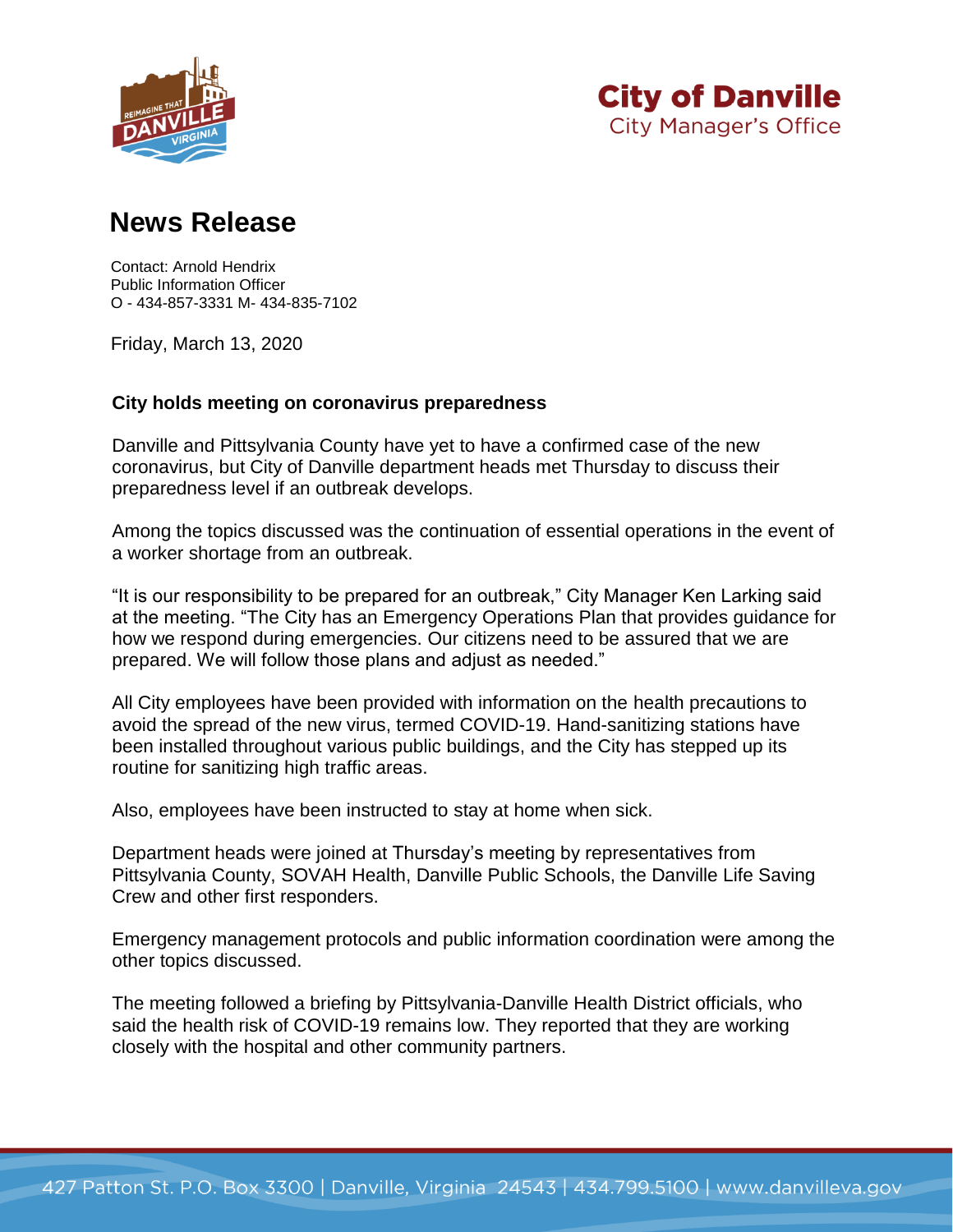



The City will continue to hold meetings on at least a weekly basis to stay current on the evolving situation and ensure that our community is prepared to respond, if needed.

## **Safety measures:**

The Virginia Department of Health provides the following advice to help prevent respiratory illnesses of any kind, including COVID-19, year-round:

- Wash your hands often with soap and water for at least 20 seconds, and help young children do the same. If soap and water are not available, use an alcoholbased hand sanitizer that contains at least 60% alcohol. Wash your hands, especially after coughing and sneezing, before and after caring for an ill person, and before preparing foods and before eating.
- Cover your nose and mouth with a tissue when you cough or sneeze and then throw the tissue in the trash.
- Avoid touching your eyes, nose, or mouth with unwashed hands.
- Avoid close contact (such as kissing, sharing cups, or sharing eating utensils) with people who are sick. Close contact is considered being within six (6) feet of someone who is ill for 15 minutes or more.
- Clean and disinfect frequently touched surfaces and objects, such as toys and doorknobs, especially if someone is sick.
- Stay home when you are sick, except when you need to get medical care. If you seek medical attention, call your doctor's office or medical facility before you go.

The CDC does not recommend that healthy people wear a facemask to protect themselves from respiratory diseases, including COVID-19. Facemasks should be used by people who show symptoms of COVID-19 to help prevent the spread of the disease to others. The use of facemasks is also crucial for health workers and people who are taking care of someone in close settings (at home or in a health care facility).

## **How can I learn more about COVID-19?**

If you have concerns that you may be sick from COVID-19, the Virginia Department of Health advises that you contact your healthcare provider.

Visit the City of Danville's COVID-19 website: <http://www.danvilleva.gov/coronavirus>

Visit the Virginia Department of Health website: [http://www.vdh.virginia.gov/surveillance](http://www.vdh.virginia.gov/surveillance-and-investigation/novel-coronavirus/)[and-investigation/novel-coronavirus/](http://www.vdh.virginia.gov/surveillance-and-investigation/novel-coronavirus/)

Visit the Centers for Disease Control and Prevention website: [www.cdc.gov/coronavirus/index.html.](http://www.cdc.gov/coronavirus/index.html)